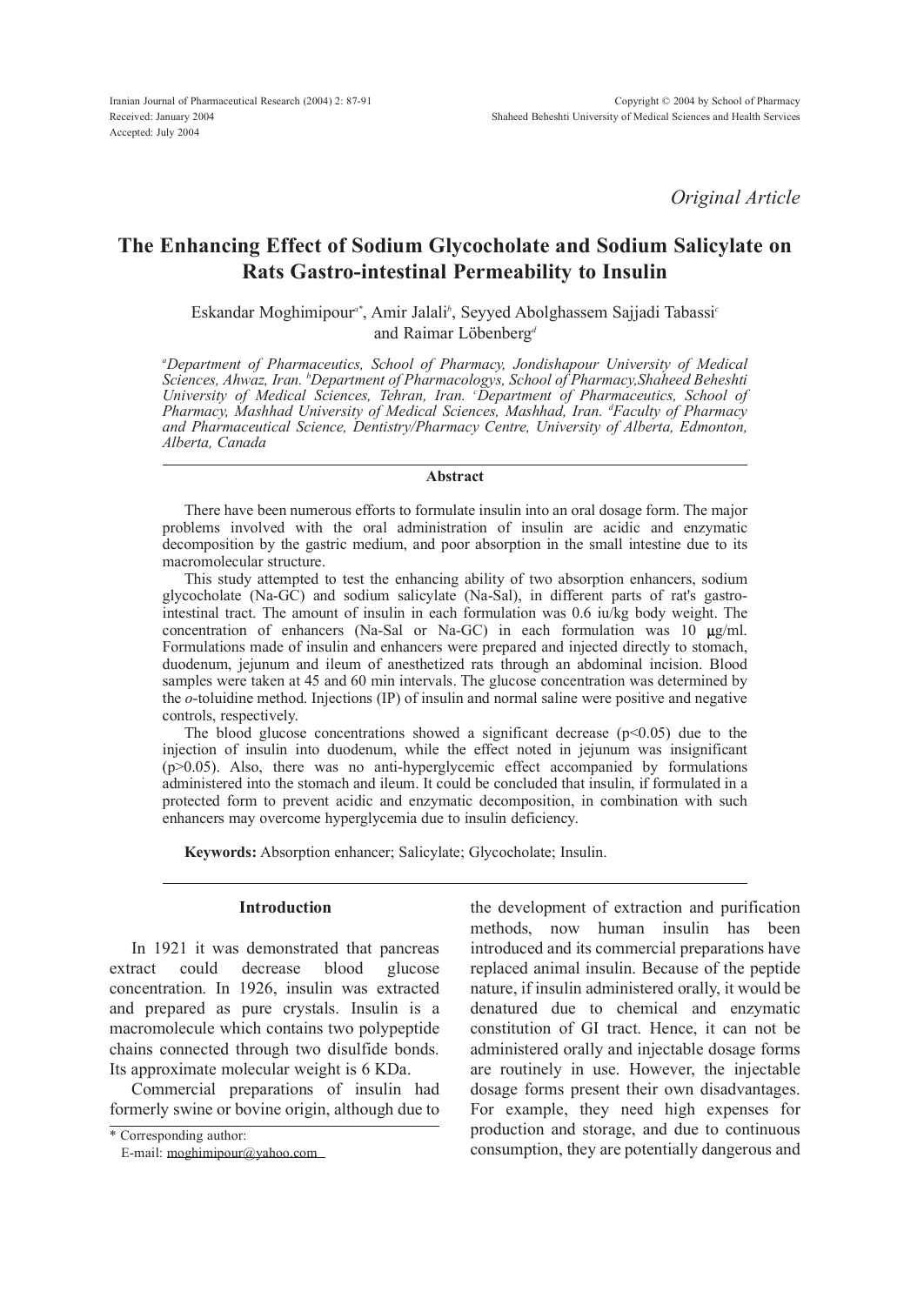painful for diabetic patients. Furthermore, there are always severe fluctuations in insulin blood concentrations after SC and IM injections, which could lead to insufficient therapy. Therefore, there have been extensive researches to formulate non-injectable preparations of insulin. In 1989, Chiou et al (1) proposed that among several penetration enhancers, saponin had the maximum effect to enhance insulin absorption through the eyes. Also Pillion et al (2) enhanced systemic absorption of insulin from nasal and ocular formulations, using a semi-synthetic quillaia saponin. By formulating into chitosan nanoparticles, nasal absorption of insulin was enhanced in a rabbit model (3).

Enhancers used in this study were sodium glycocholate (Na-GC) and sodium salicylate (Na-Sal). Their effectiveness to enhance mucosal absorption has been reported in several articles. Hersey et al (4) reported a 4-fold increase in permeability of rabbit mucosa to sucrose, when accompanied by bile salts as enhancer. In a study on rat's gastro-intestinal mucosa homogenate, Nakada et al (5) showed an enhancing effect of dihydroxy bile salts on calcitonin absorption. Sugiyama et al (6) evaluated the effect of some absorption enhancers, including Na-GC and Na-Sal, on rat's small and large intestine *in vitro*. They found a good correlation between in situ and *in vitro* result, using the Ussing chamber model. The effectiveness of Na-Sal to improve oral absorption of drugs is yet a subject of question (7). By evaluating of the effectiveness of Na-Sal in improving phenol red absorption in rat small intestine, no enhancing effect was observed. Using an intestine loop model and Na-Sal as enhancer, Zhang et al (8) showed a significant increase in leuprolide bioavailability in conscious rats.

The aim of the present study was to evaluate the effects of two widely studied penetration enhancers on gastro-intestinal absorption of insulin.

## Experimental

## Materials

The main materials used in this study were insulin (ActRapid Beef, Novo Nordisk), glucose (Sigma, Germany), *o*-toluidine (Sigma, Germany), sodium glycocholate (Fluka, Germany) and sodium salicylate (Fluka, Germany)

## Methods

# *Preparation of enhancer solutions*

5g of sodium glycocholate and sodium salicylate were individually dissolved in 100 ml of double distilled water. To assure their stability, the solutions were prepared just prior to the tests. The final enhancer concentration in each injection was one percent (*w/v*).

# *Standard glucose solution*

200 mg glucose was added to 50 ml double distilled water. The stock solution was then diluted to 50, 100, 150, 200 and 250 mg/ 100ml and analyzed in a spectrophotometer (Shimadzu UV 60, Japan) for their absorbency at 630 nm, using the *o*-toluidine method.

## *Animal studies*

Male rats (Albino, mean weight 166 g, mean age 4 months) were fasted for 2 h and then diabetized by injecting 2% of an alloxane aqueous solution into the tail vein. Blood glucose concentration above 250 mg/ 100ml was assumed as diabetes. 72 h later, the animals were anesthetized by 50 mg/kg pentobarbital (I.P.). Then 0.6 IU/kg insulin crystal in combination with an enhancer was injected into rats' stomach, duodenum, jejunum and ileum through a small abdominal incision. Using a syringe, blood samples were withdrawn from the ear vein at 45 and 60 min following administration. Samples were then centrifuged (Clements 2000 Centrifuge, Australia) and serum was separated. Insulin crystal injection and normal saline (I.P) were used as positive and negative controls, respectively.

## *o-Toluidine reagent:*

The *o*-Toluidine method for glucose concentration measurement was used as described by Moorehead et al. Briefly, 3 g of reagent a grade thiourea was dissolved in 1 l of glacial acetic acid; then, 300 ml of *o*-toluidine was added and mixed for about 20 min. Next 700 ml of water was added and mixed again.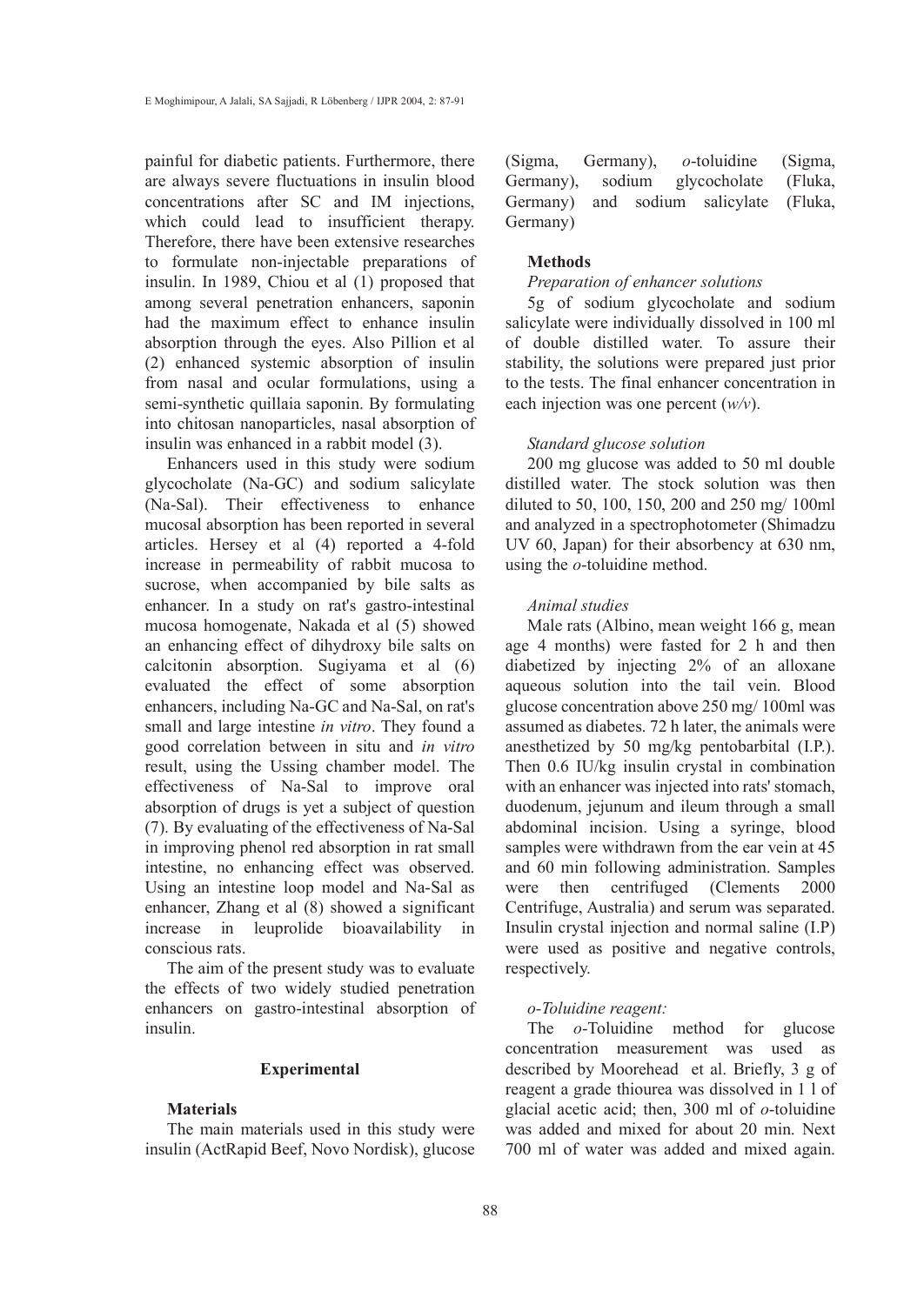| <b>Site of Injection</b> | <b>Formulation</b> | <b>Blood Glucose Concentration (g/100ml)</b> |                    |                  |
|--------------------------|--------------------|----------------------------------------------|--------------------|------------------|
|                          |                    | 0 <sub>min</sub>                             | $45$ min           | 60 min           |
| Stomach                  | Insulin            | 386.4±21.2                                   | $384.1 \pm 21.9$   | 385.9+20.0       |
|                          | Insulin+Na-Sal     | 385.5±20.5                                   | 384.9±21.0         | 385.6±18.8       |
|                          | Insulin+Na-GC      | 385.9+21.1                                   | $384.2 \pm 19.1$   | $385.7 + 20.1$   |
| Duodenum                 | Insulin            | 383.3±38.9                                   | $164.3 + 27$       | $121.5+22.2$     |
|                          | Insulin+Na-Sal     | $386.1 + 25.7$                               | $121.0\pm18.8$ *   | $99.5 + 36.5$ *  |
|                          | Insulin+Na-GC      | $386.9 + 26.1$                               | $106.5 \pm 19.9$ * | $85.5 + 29.1*$   |
| Jejunum                  | Insulin            | 387.0+32.0                                   | $278.5 + 32.8$     | $211.3 + 25.1$   |
|                          | Insulin+Na-Sal     | 386.8+27.5                                   | $274.5 + 41.1$     | $207.5 + 31.8$   |
|                          | Insulin+Na-GC      | $386.2 + 40.1$                               | $264.8 + 39.5$ *   | $195.6 + 29.4$ * |
| <b>Heum</b><br>승규 아까 있어? | Insulin            | 385.4±23.3                                   | 354.1±27.7         | $365.2 + 25.3$   |
|                          | Insulin+Na-Sal     | $382.1 \pm 19.3$                             | $349.9 + 22.1$     | $350.6 + 32.4$   |
|                          | Insulin+Na-GC      | $384.1 \pm 31.6$                             | 368.4±31.9         | 357.8±30.7       |
| Insulin (I.P.)           |                    | $382.1 \pm 19.3$                             | $77.9 + 8.7$       | $70.5 + 8.8$     |

Table 1- The effect of injecting different insulin formulations into Rats' stomach, duodenum, jeiunum and ileum, compared with the intra-peritoneal injection (LP.) of insulin (n=s. mean+SEM)

 $n_p$  < 0.05 in comparison to negative control considered as significant

The final volume of this solution was adjusted to 1800 ml by the addition of distilled water (10).

## *Statistical method*

The presented data are the mean of two experiments and 5 measurements. Results are shown as Mean±SEM. Student t-test was performed to compare test results with the control results samples. P<0.05 was assumed as significant difference.

# Results and discussion

The results obtained from administration of three different formulations into rats' gastrointestinal tract are shown in table 1. Based on the results obtained, there is no significant  $(p>0.05)$ hypoglycemic effect due to insulin in the stomach. No difference could be seen among the three formulations within the gastric medium. In the second part of the gastro-intestinal tract, the duodenum, blood glucose concentrations show a significant fall  $(p<0.05)$ . The presence of enhancers, especially sodium glycocholate, has potentiated the effect. This effect continues in jejunum, although the extent of decrease is much less than in duodenum.

Figure 1 showes no difference between the plasma glucose concentrations before and at 45 and 60 min intervals following the after administration of insulin; even when coadministered with the enhancers.

As shown in figure 2, blood glucose concentrations after administration of insulin in duodenum has significantly decreased  $(p<0.05)$ . Analysis of blood samples after 60 min of administration indicates a continuous antihyperglycemic effect of the drug. In addition, the results show a significant enhancing effect of Na-Sal, and especially Na-GC, on the drug efficacy ( $p<0.05$ ).

Anti-hyperglycemic effect of insulin continues in jejunum, but with less intensity. Although, there is no significant  $(p>0.05)$ enhancing effect for Na-GC and Na-Sal. In all instances, the drug effect observed 60 min after administration was more than that at 45 min.

Figure 4 represents data related to the administration of three different formulations in rats' ileum. As shown, there was no significant decrease in blood glucose (p>0.05), and also no significant difference among the various formulations. Mean  $\pm$  SEM value of blood glucose concentration for negative control in all experiments was  $385.4 \pm 25.1$  mg/100 ml.

Previous studies have shown an increasing effect of bile salts and their derivatives on permeability of several mucosal membranes. NA-GC is a bile salt that improves permeability of biological membranes to many drugs. Its safety on mucocilliary clearance has been reported. On intranasal co-administration with insulin, Na-GC has shown less irritation than other bile salts. Also, it has been demonstrated that Na-GC is a relatively safe enhancer with no side effect in human(12).

The other compound used in the present study was sodium salicylate (NA-Sal), another molecule having both hydrophilic and hydrophobic properties. Several studies on Na-Sal have shown its ability to improve biological absorption. However, it has been discussed that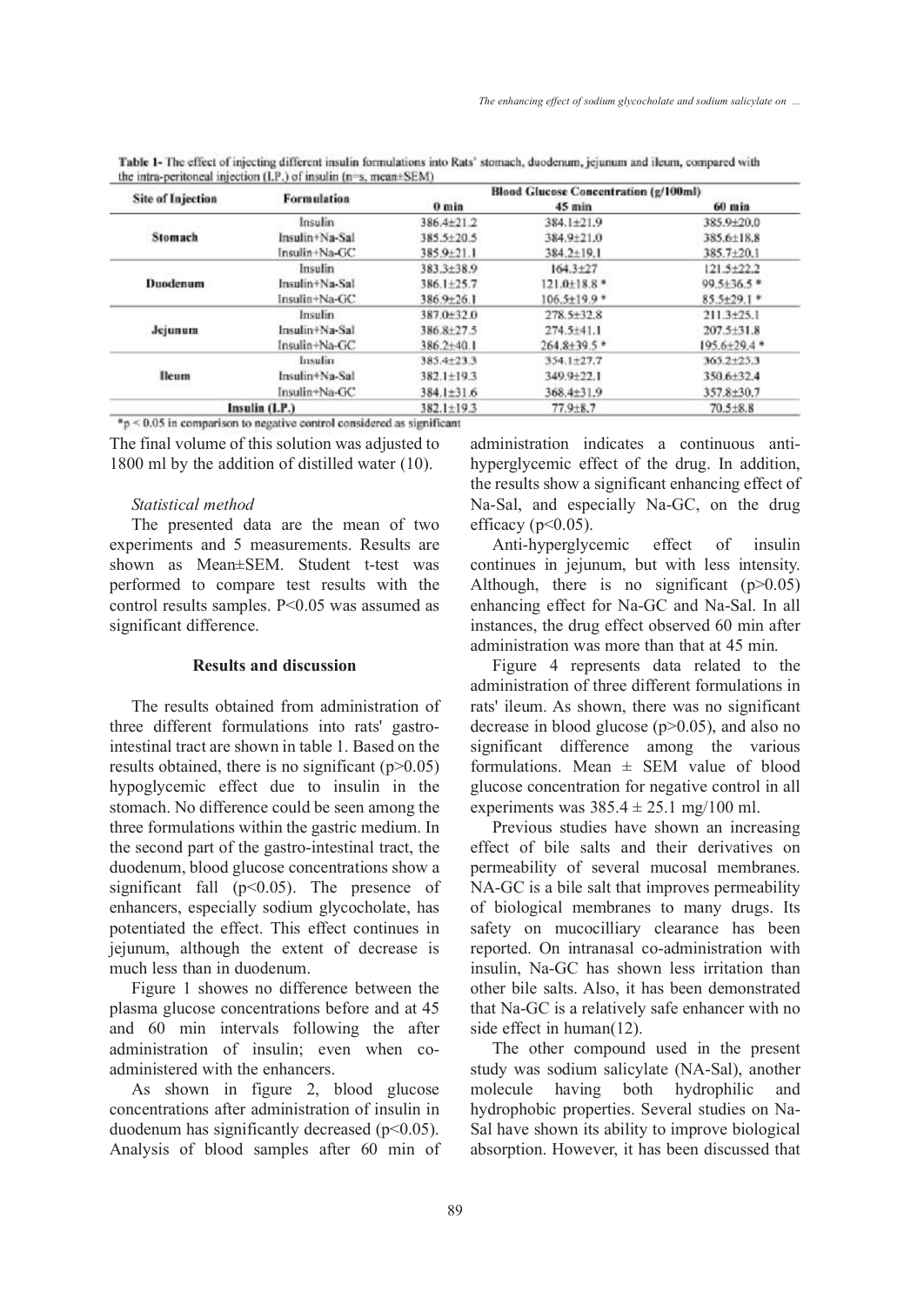

Figure 1. The effect of Injecting different insulin formulations into the Rats' stomach (n=5, mean±SEM)



Figure 2. The effect of Injecting different insulin formulations into the rats' duodenum ( $: p<0.05$ , n=5 and mean±SEM)



Figure 3. The effect of Injecting different insulin formulations into the Rats' jejunum ( $: p<0.05$ , n=5 and mean±SEM)



Figure 4. The effect of Injecting different insulin formulations into the rats' ileum (n=5, mean±SEM)

it may have less enhancing efficiency and more toxicity to biological membranes.

Our results show that, if placed in a proper absorptive site, Na-GC can improve insulin absorption. The appropriate pH of duodenum is a very important factor for both drug stability and enhancer activity. Therefore it could be suggested that at such a pH, Na-GC shows maximum surface activity, necessary for absorption enhancement activity. In addition to pH, permeation of hydrophilic compounds is affected by their molecular size and the size of intercellular tight junctions.

Due to the presence of Na-GC, absorption improvement might be seen in the other parts of rat intestine. However, there was no significant change  $(p>0.05)$  in the blood glucose concentration following the injection of formulation into rats' stomach. Enzymatic and chemical decomposition of insulin in gastrointestinal fluid are the main reasons for this inefficiency.

The mechanism of enhancing the absorption of drugs is still a subject of controversy. The influence could be at the drug or mucosal membrane level (14). Several mechanisms have been proposed for mucosal absorption enhancement effect of enhancers, which contain both hydrophilic and hydrophobic chemical groups. Among them, micelle formation, solubilization, alteration of the mucus layer and a direct action on membrane are more accepted. According to the first theory, formation of reversed micelles within the mucous membrane may function as a large transient pore in the cell membrane through which drug could easily permeate (14). It has been reported that sodium tauro-dihydro-fusidate requires concentrations above its CMC to enhance the uptake of insulin in sheep (15).

Drug solubilization due to the presence of surfactant may be another possible mechanism for increasing permeability. However, it should only be applied for poorly soluble drugs.

The mucus layer covering the cellular surface of mucose acts as a barrier to the diffusion of drug molecules. The third theory suggests that ionic surfactants are able to reduce mucus viscosity and elasticity, and a conseguently the barrier function of the layer (14).